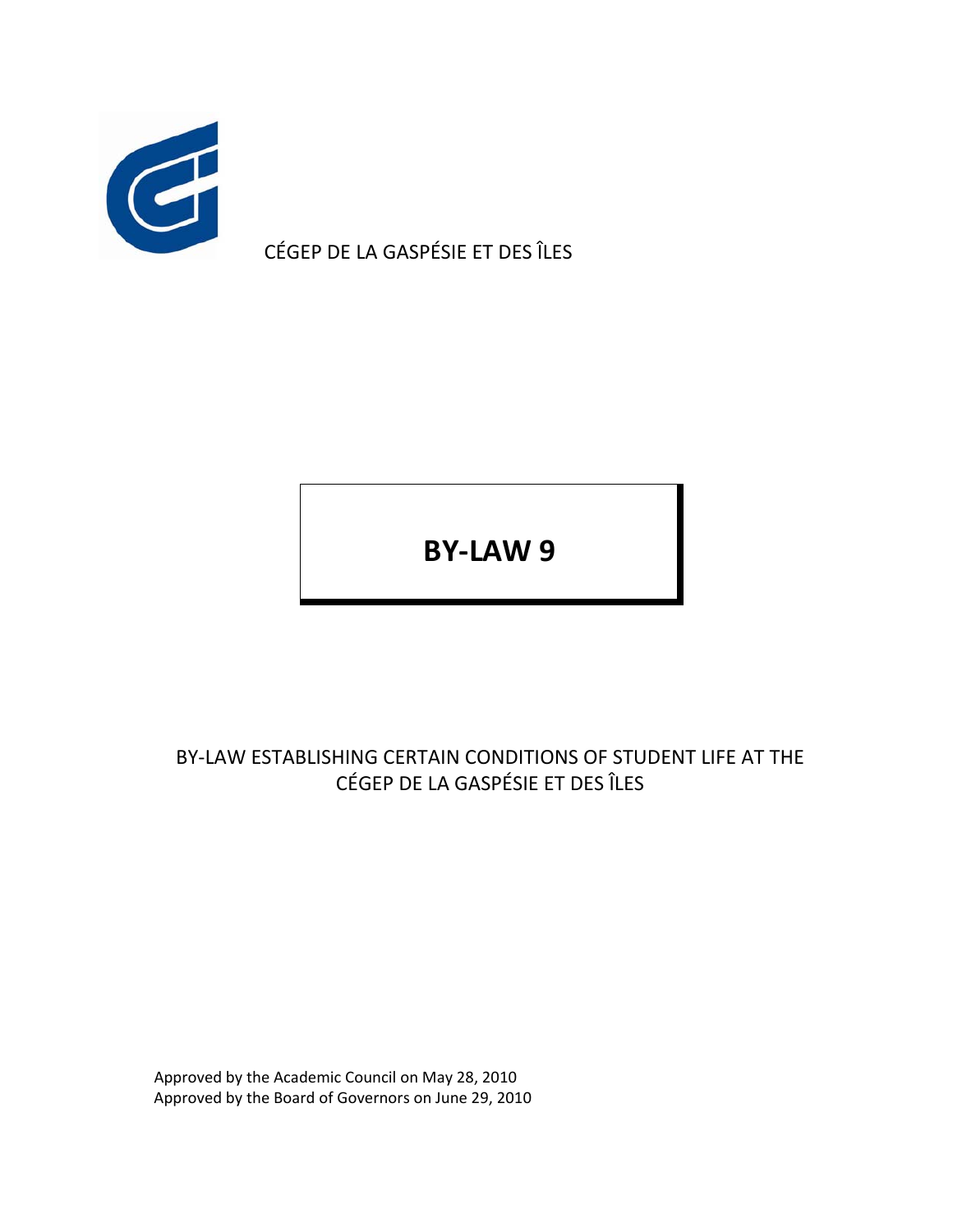# **TABLE OF CONTENTS**

Note: To make this text easier to read, the masculine gender is used, without discrimination, to designate both men and women.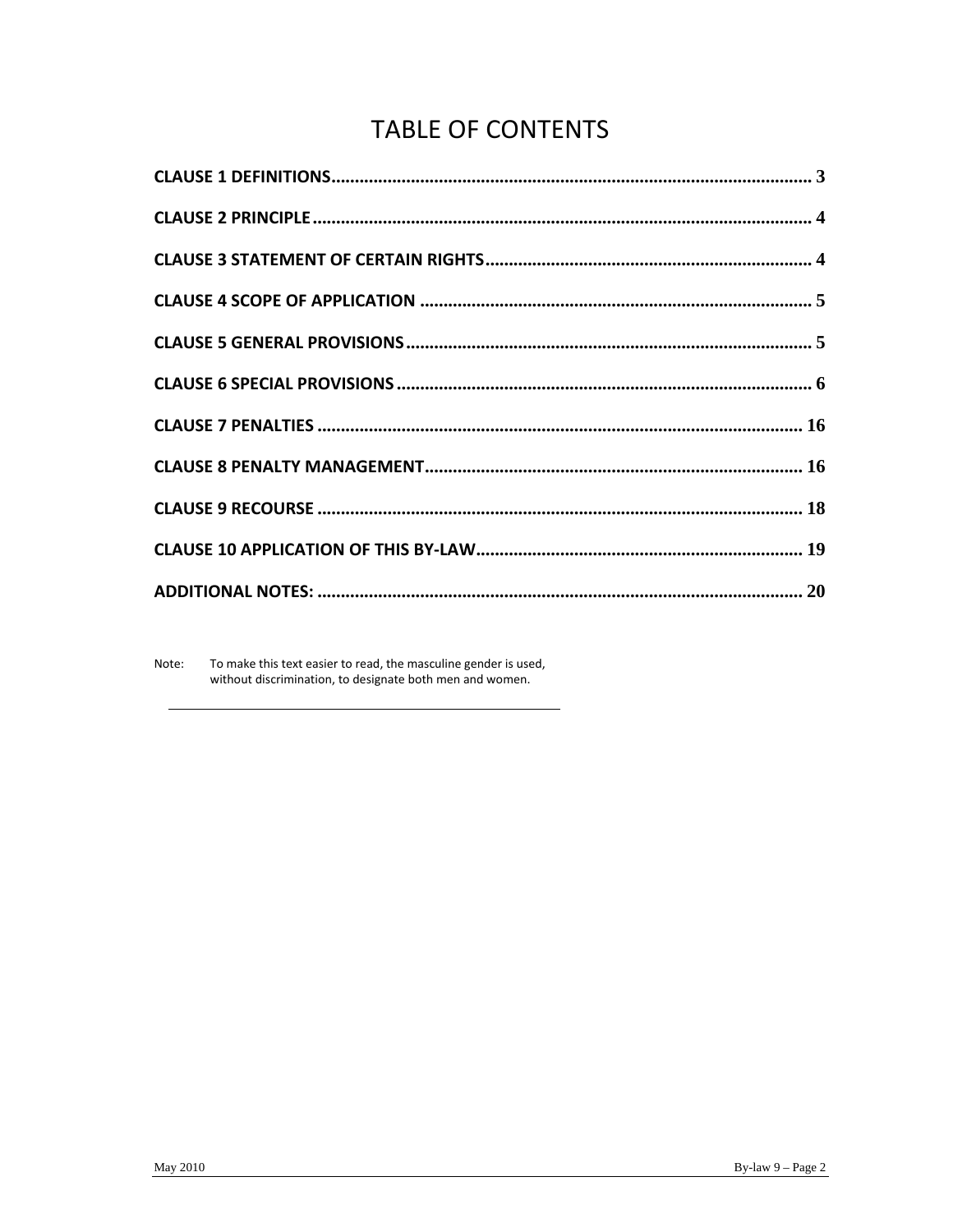# BY‐LAW ESTABLISHING CERTAIN CONDITIONS OF STUDENT LIFE AT THE CÉGEP DE LA GASPÉSIE ET DES ÎLES

This by‐law is largely inspired by the *Règlement relatif aux conditions de vie au Cégep Marie‐Victorin*

# **PREAMBLE**

In its educational project, the Cégep de la Gaspésie et des Îles affirms its desire to contribute to the training of autonomous and responsible students by developing in them competencies and a sense of commitment to their studies and living environments. Contributing to the training of autonomous and responsible students means encouraging them to gradually take responsibility for themselves and become the artisans of their own education. The *By‐law establishing certain conditions of student life at the Cégep de la Gaspésie et des Îles* is in line with this spirit and in accordance with the other policies and by‐laws in force.

More broadly speaking, it aims to ensure respect of the rights and freedoms of all and to define and set out the obligations and responsibilities of the individuals who attend the institution.

Moreover, this same framework must also serve to foster the common good – for instance, the health and safety of all students, and to promote the best possible life conditions so as to enable everyone to carry out their duties appropriately.

Finally, this regulation aims to set out the rights and obligations of all in terms of penalties and expulsion, as well as the recourse mechanisms to which individuals are entitled.

# **CLAUSE 1 DEFINITIONS**

In this by‐law, these expressions have been defined as follows:

- a) **Student:** Designates and includes every student duly admitted to a credited or non‐credited training activity for the purposes of this by‐law.
- b) **Person ‐** Designates and includes every employee of the Cégep de la Gaspésie et des Îles de as well as the staff of corporations occupying premises at the Cégep de la Gaspésie et des Îles. It also designates every individual who studies at, attends or visits the Cégep or participates in an activity.
- c) **College ‐** Designates the Collège d'enseignement général et professionnel de la Gaspésie et des Îles. This term also designates the physical premises belonging to the College or leased by it (movable and immovable assets) as well as all the campuses and residences.
- d) **Centre ‐** Designates each of the campuses of the Cégep de la Gaspésie et des Îles
- e) **College authority –** The director general and the other College directors as well as any other person designated by them for this regulation.
- f) User Designates and includes every person who receives services provided by the College.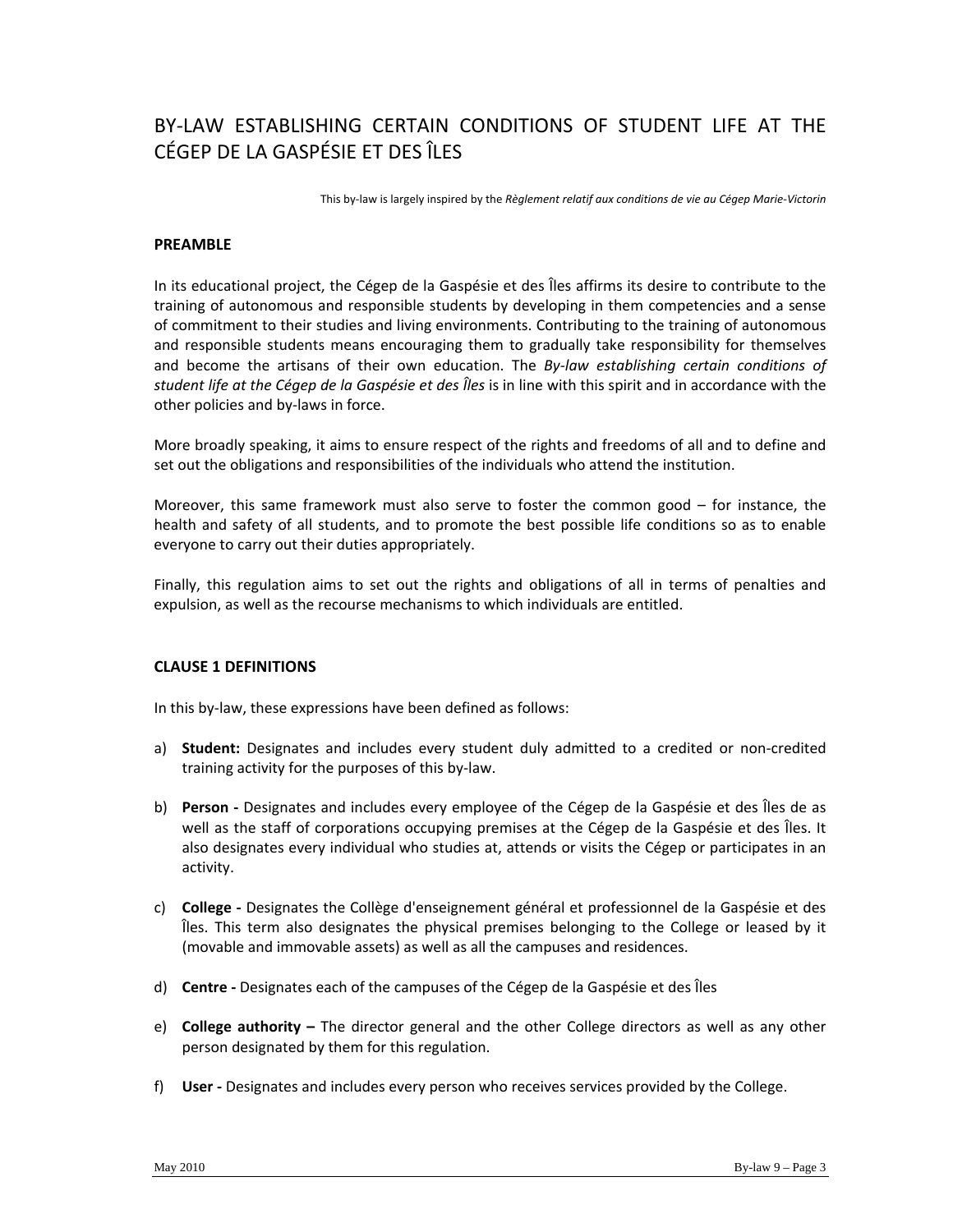# **CLAUSE 2 PRINCIPLE**

All persons frequenting the College must first obey the laws that govern our society and abide by the policies and regulations that govern the College. They must behave in a manner that respects individuals, the belongings of others, collective property, the environment and that are not contrary to the values and principles accepted in our society.

# **CLAUSE 3 STATEMENT OF CERTAIN RIGHTS**

- 3.1. In compliance with the *Charter of Human Rights and Freedoms* (R.S.Q., c. C‐12), every person has the right to full and equal recognition and exercise of his human rights and freedoms, without distinction, exclusion or preference based on:
	- o race,
	- o colour,
	- o sex,
	- o age,
	- o sexual orientation,
	- o civil status,
	- o religion,
	- o language,
	- o political convictions,
	- o ethnic origin,
	- o national origin,
	- o social condition,
	- o handicap, or
	- o use of a means to alleviate a handicap.
- 3.2. Every person has the right to freedom of association to protect and defend his rights.
- 3.3. Every person has the right to demonstrate to defend his interests and promote his opinions.
- 3.4. Every person has the right to information about his academic conditions and life at the Cégep.
- 3.5. Every person has the right to political dissent, without suffering prejudice, in all his academic and extracurricular activities.
- 3.6. Every person has the right to have any information about him remain confidential, in compliance with by‐laws in force at the College.
- 3.7. Every person is responsible for respecting the rights of others.

*Note: At College campuses on the Magdalen Islands and in Carleton, Grande‐Rivière and Gaspé, the* campus directors hold jurisdiction to apply this by-law to deal with issues of a pedagogical nature and *those pertaining to student life. In the case of continuing education this responsibility falls under the jurisdiction of the continuing education director.*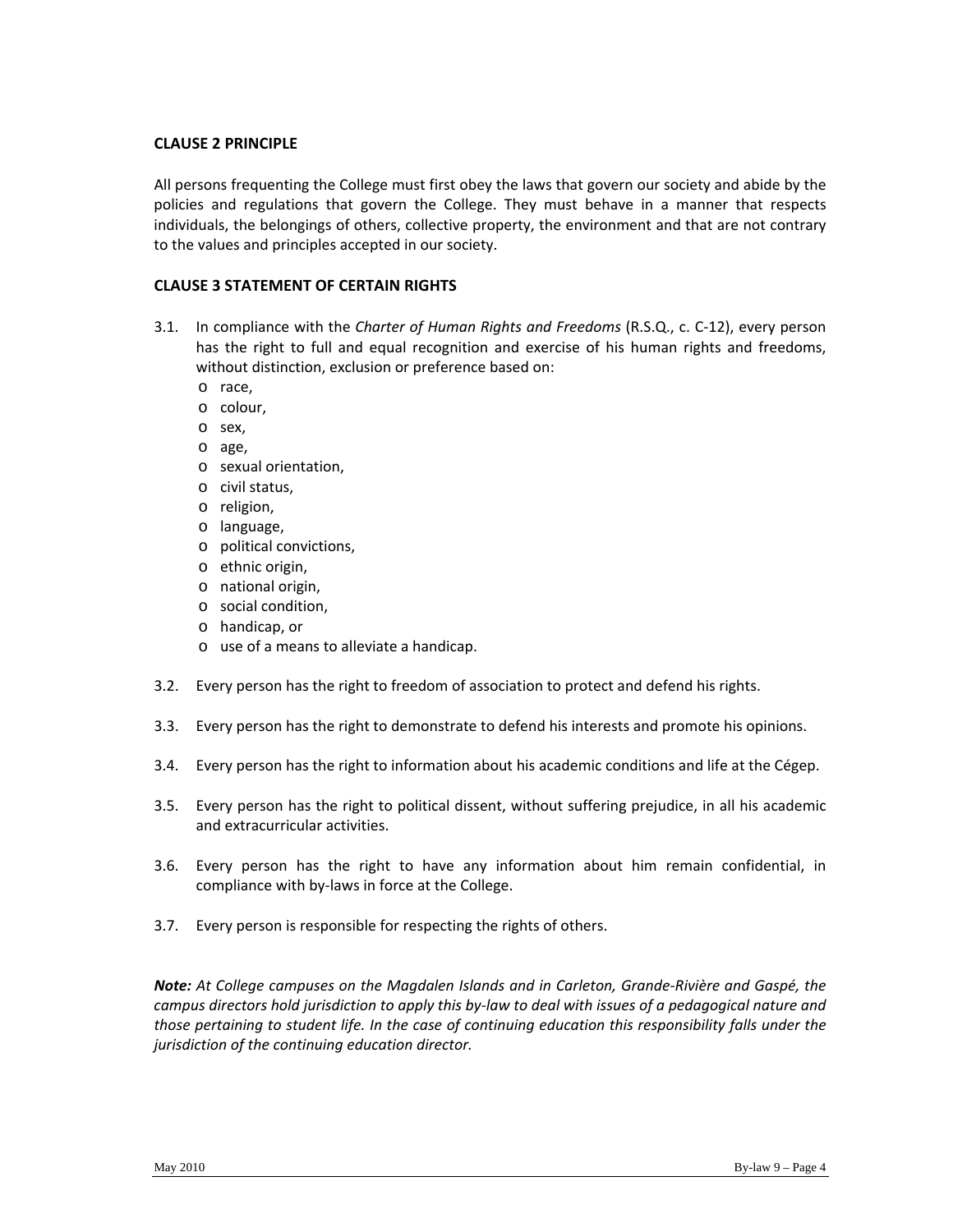# **CLAUSE 4 SCOPE OF APPLICATION**

This by-law applies to all premises where the College has a property right or a right of use of any kind as well as to any place where a College activity takes place.

This by-law applies to all persons who work at the College, stay there or visit it in any way. It also applies to all persons who study there or participate in an activity there.

# **CLAUSE 5 GENERAL PROVISIONS**

The College intends to apply the rule of "zero tolerance" when dealing with any persons who commit acts of violence or who adopt behaviours that endanger the physical or psychological integrity of anyone who attends the institution.

Without prejudice to any other recourse the College may take, this by-law makes liable to penalties (see Clause 7) any persons who commit sexual or psychological harassment, commit criminal acts, or adopt or encourage behaviour that is considered reprehensible.

It is important to point out that this by-law shall apply with due regard for the individual or collective rights already recognised by legislation in force in Québec and in Canada, notably in the *Canadian Charter of Rights and Freedoms* and in the *Québec Charter of Human Rights and Freedoms*.

Every person who helps or incites another person to commit an offence against this by‐law is liable to the same penalties or disciplinary measures.

- 5.1. By acts of sexual harassment, psychological harassment or violence, we broadly mean the fact that a person:
	- 5.1.1. Adopts attitudes or behaviours that contravene the *Policy regarding prevention and intervention with respect to harassment and violence in the workplace*; or
	- 5.1.2. Adopts attitudes and behaviours that contravene related Canadian or Québec laws.
- 5.2. By criminal acts, we mean any act that could be penalised pursuant to the Criminal Code of Canada, notably the fact that a person:
	- 5.2.1. Uses, possesses or sells any illicit substance or drug;
	- 5.2.2. Act in such a way as to endanger the health and safety of persons;
	- 5.2.3. Commits acts of violence or vandalism;
	- 5.2.4. Uses threats, intimidation, physical constraint or attempts at bribery in the pursuit of his objectives;
	- 5.2.5. Harms the reputation of others by making defamatory comments or by spreading hate literature;
	- 5.2.6. Commits an act of indecency or an offence against morals and decency; or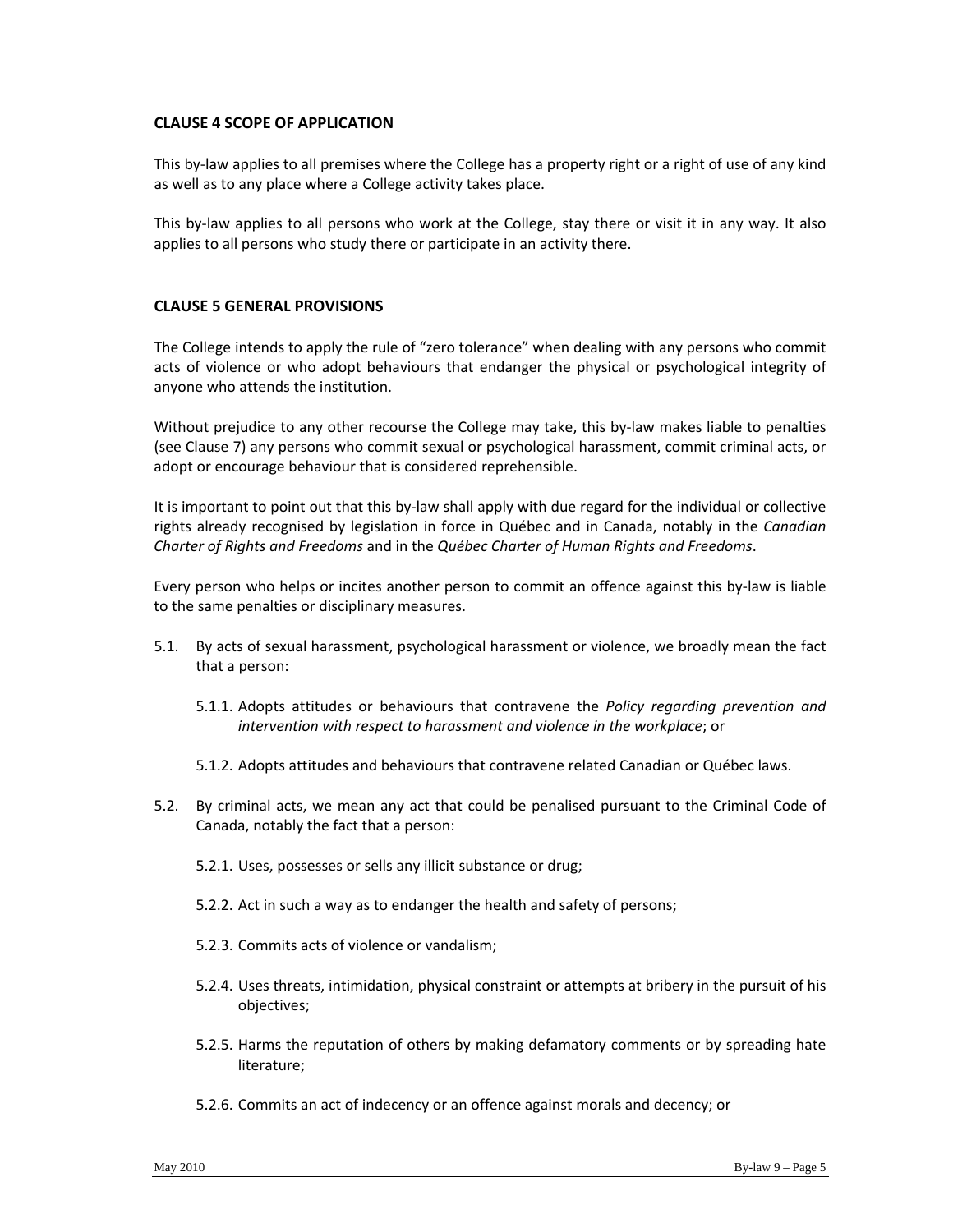- 5.2.7. Adopts attitudes and behaviours that contravene related Canadian or Québec laws.
- 5.3. By reprehensible behaviour, we notably mean the fact that a person:
	- 5.3.1. Refuses to abide by the policies and by-laws in force at the College;
	- 5.3.2. Obstructs or disturbs the conduct of a course, internship, learning activity or any other activity taking place at the College;
	- 5.3.3. Breaks an environmental law or regulation;
	- 5.3.4. Participates in an unauthorised event; or
	- 5.3.5. Commits any act or adopts any behaviour prohibited by the laws of Québec.

#### **CLAUSE 6 SPECIAL PROVISIONS**

This by-law sets out the living conditions that apply and must be respected at the College. For classification purposes, we have grouped the various elements into three broad categories.

- 6.1. Elements pertaining to College administration
	- 6.1.1. Campus business hours

The hours at which each campus opens and closes shall be sent to students and staff.

Beyond these times, the campus shall be closed unless an activity has been authorised in advance by the campus director or his agent. In such cases, the costs shall be paid by the user.

Notwithstanding the preceding, the director general can at any time modify opening or closing hours, or order the closure of the College at any time during vacations, holidays or any other particular situation. The Campus director can at any time modify opening or closing hours, or order the closure of the Campus at any time during vacations, holidays or any other particular situation.

#### 6.1.2. Identification

To ensure application of and compliance with this by‐law, College authorities and security agents can, a necessary, require persons present on the premises to identify themselves and ask them to justify their presence at the College. Anyone who cannot identify himself or refuses to do so or who has no valid reason for being at the College can be expelled from the premises.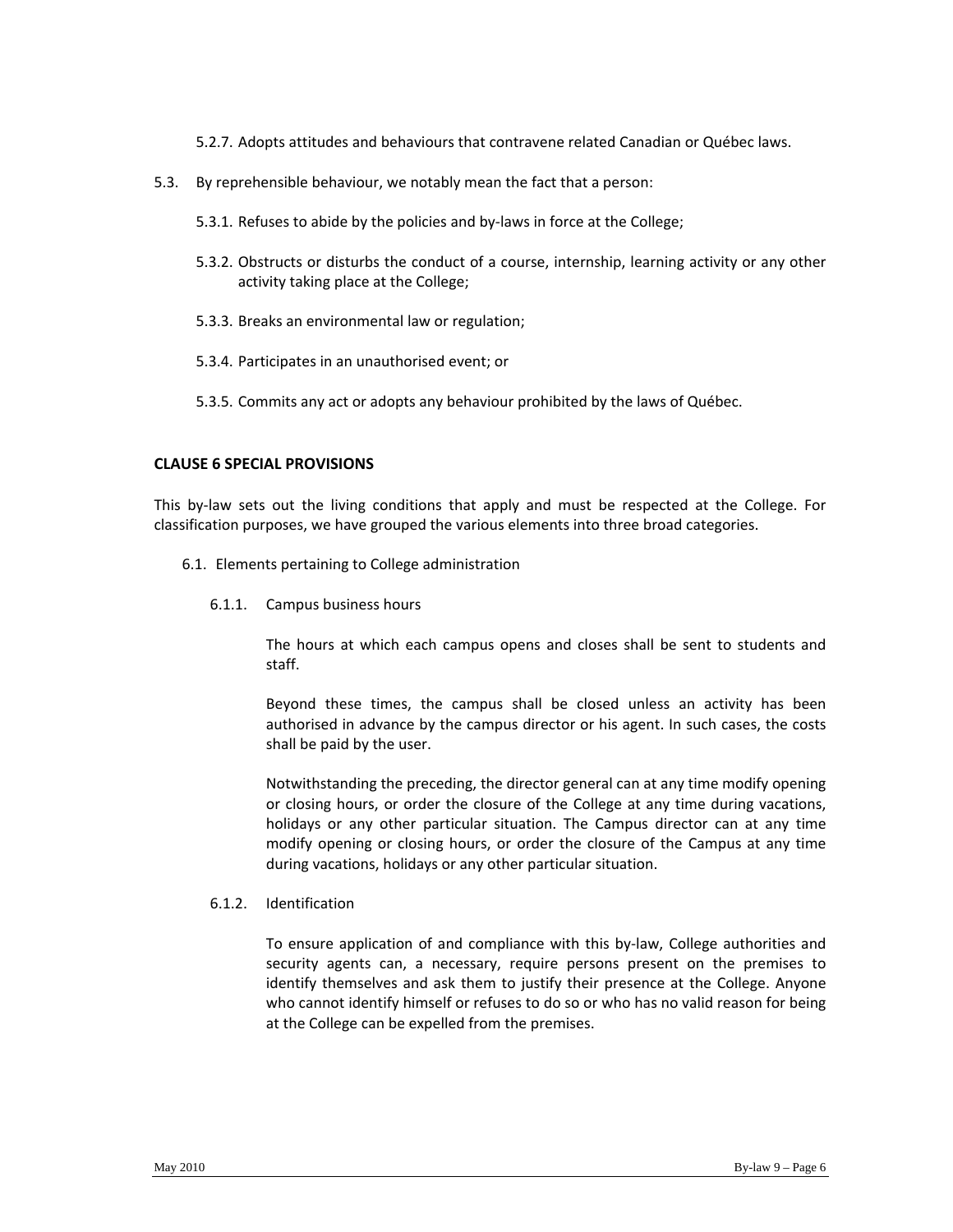#### 6.1.3. College access

Conditions governing access to the premises are generally established by the administration department manager or his agent.

The people who work at the College, study there or participate in an activity duly authorised by management or any other persons who have a valid reason for being there during normal College business hours have unrestricted access to the College. Thus, any person who cannot justify his present at the College can be expelled from the premises at any time by College authorities.

It is important to point out the no-one may bring an animal (onto College premises) without having obtained authorisation in advance or unless its presence is necessary to assist a person who has a sensory, visual or physical impairment.

In addition, to ensure the safety of people and the protection of property, it is prohibited to use any means of movement that might be inappropriate or dangerous (i.e.: skateboard, in‐line skates, etc.).

#### 6.1.4. Respect for the environment

Every person who works at the College, studies there or visits it as well as every person participating in an activity of any nature taking place there must abide by the *Environment and sustainable development policy* in force at the College.

#### 6.1.5. Parking and outdoor traffic

Every person who wishes to park a vehicle on Cégep grounds must use the spaces designated for this purpose in College parking lots and abide by *By‐law 8* dealing with vehicular parking and traffic on College premises and pay the relevant fees. Failure to comply with these provisions may result in the vehicle in question being towed and the owner being charged for towing.

In addition, every person travelling on College premises must comply with the Highway Safety Code, the speed limit and posted signage.

#### 6.1.6. Use of College assets, name and logo

Without express written authorisation granted by the College for this purpose, no‐ one may use the institution's assets for personal reasons. In addition, in accordance with Section 31 of the *General and Vocational Colleges Act*, CQLR c C‐29, it is prohibited for anyone to use the name of the College. However, any person who wishes to use the College logo, its official stationery, its acronym or its trademarks must first obtain formal authorisation from the person in charge of communications.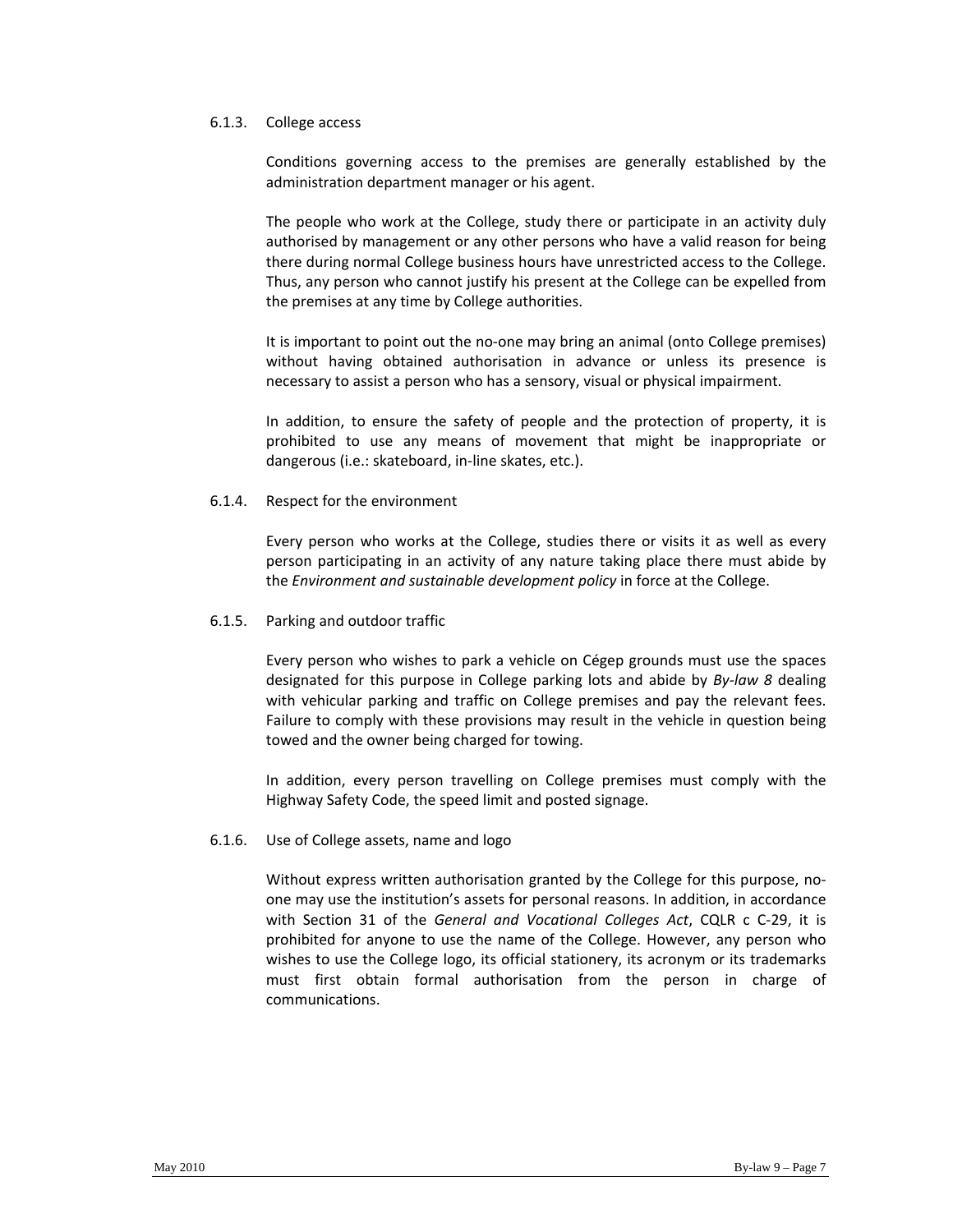#### 6.1.7. Personal property

The College is not responsible for the loss or theft of any person's personal property or for any damage caused thereto.

#### 6.1.8. Loss of, damage to and theft of College property

Every person is responsible for any Cégep property he uses or has in his control, and shall be required to indemnify the Cégep for any damage to, loss or theft of said property due to his negligence, and must inform the authorities in charge thereof without delay. If it is found that the person has been negligent, he will have to pay for the repair of replacement of said property.

Similarly, every person must respect the property belonging to the College or to any of its corporations and must notify the relevant persons in the event of damage or defects.

In addition, any person who proves to be responsible for the damage to, loss or theft of property shall be liable to penalties.

#### 6.1.9. Loans of material

Any staff member or any student may rent or borrow material in accordance with the rules and directives in force at the College and agrees to return the material thereafter within the established time limit.

Persons who fail to abide by these provisions must pay the fines or fees established by College authorities before any other material may be loaned or rented to them.

Any student or staff member who fails to return documents to the library or equipment to the audiovisual department shall be fined.

The College could undertake the necessary proceedings against any person who fails to abide by these rules and obligations to recover the debt due.

In addition, it is important to point out that all persons are responsible for the key lent to them and upon their departure must return said keys to their department manager or immediate superior. As for students, keys lent to them must be returned to the person in charge of student affairs or to any other authorised person within the established time period.

#### 6.1.10. Room bookings

Any staff member and any union or association that wishes to book a room for a planned event pertaining to their duties must send their request to the persons or departments duly authorised to book rooms (see the *Room booking policy*).

Staff members or groups of persons who use a College room must use it appropriately; if they fail to do so, they will have to assume responsibility and the consequences should problems arise.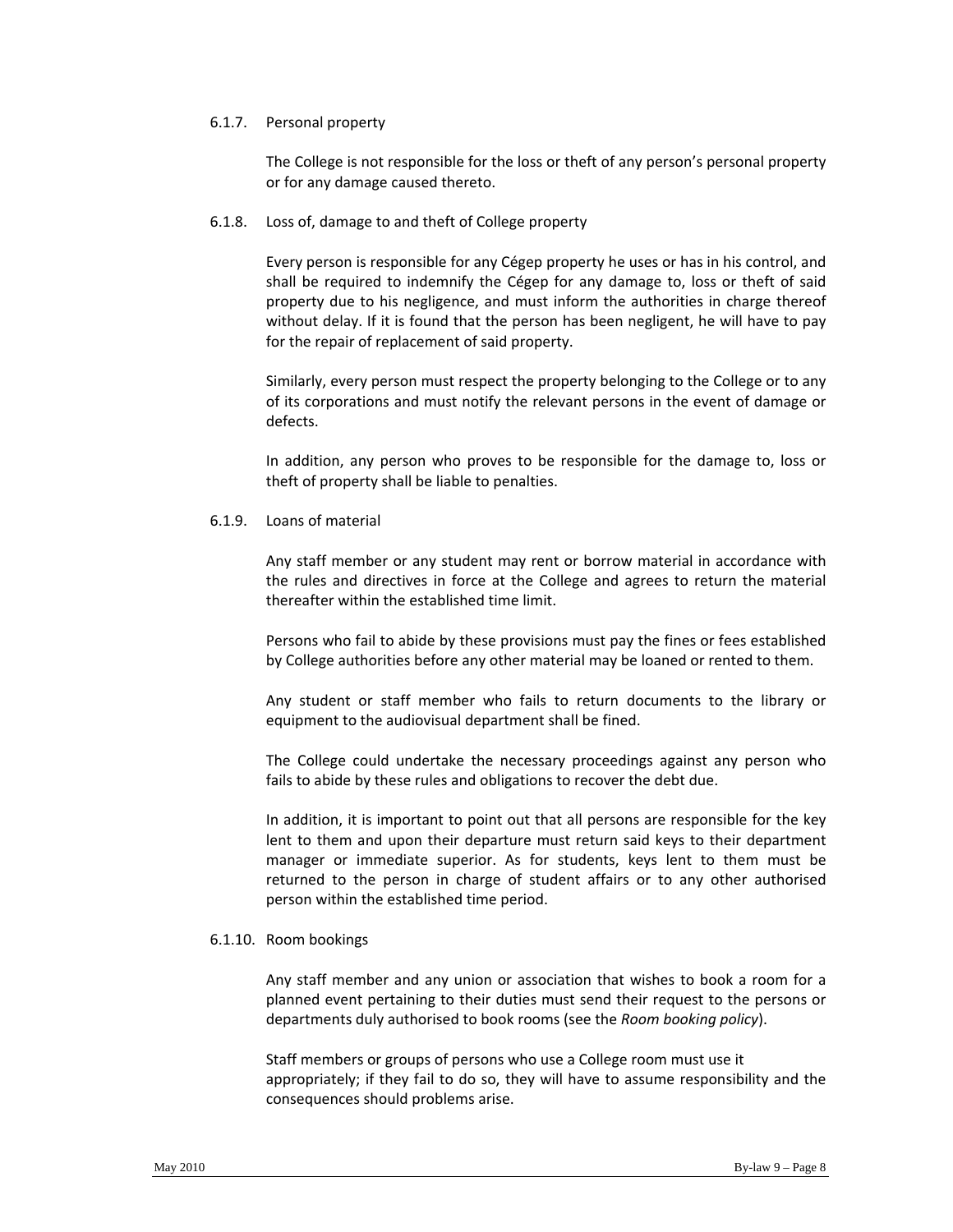#### 6.1.11. Use of computer systems

Every user of computer services belonging to the College must abide by the rules governing the use of these services and goods. Any person who voluntarily or through negligence introduces malware or who uses the College computer systems for personal reasons likely to infringe on the rights and freedoms of persons or the laws of Canada or Québec shall be liable to punishment.

#### 6.1.12. Dissemination of written material

Any distribution of tracts, folders or newspapers, either by individuals, groups, unions or associations, must take place in accordance with policies and by‐laws in force at the College. Any failure to abide by this rule shall be liable to penalties or prosecution.

#### 6.1.13. Sales, business and solicitation

Any activity involving promotion, solicitation or sales is prohibited at the College unless it has been authorised in advance by the institution's authorities in accordance with the relevant established administrative policies and directives.

#### 6.1.14. Health, safety and first aid

Every person who works, studies or stays at the College must abide by the rules and directives established by College authorities.

#### 6.1.15. Explosive products and hazardous materials

Without written authorisation from the director general or any person designated for this purpose, every person is prohibited from having in his possession, using or transporting on College premises any product or substance that might endanger persons or constitute a hazard for the institution's property.

However, College authorities will have to issue directives setting out how to use said products and substances in the teaching laboratories, in compliance with the laws and regulations in force.

#### 6.1.16. Peacefulness of the premises

Broadcasting music, speeches or any other sound effect on the campus using amplifiers or any other means is permitted only in rooms designated for this purpose or on College lots when special activities have been authorised in advance by the College.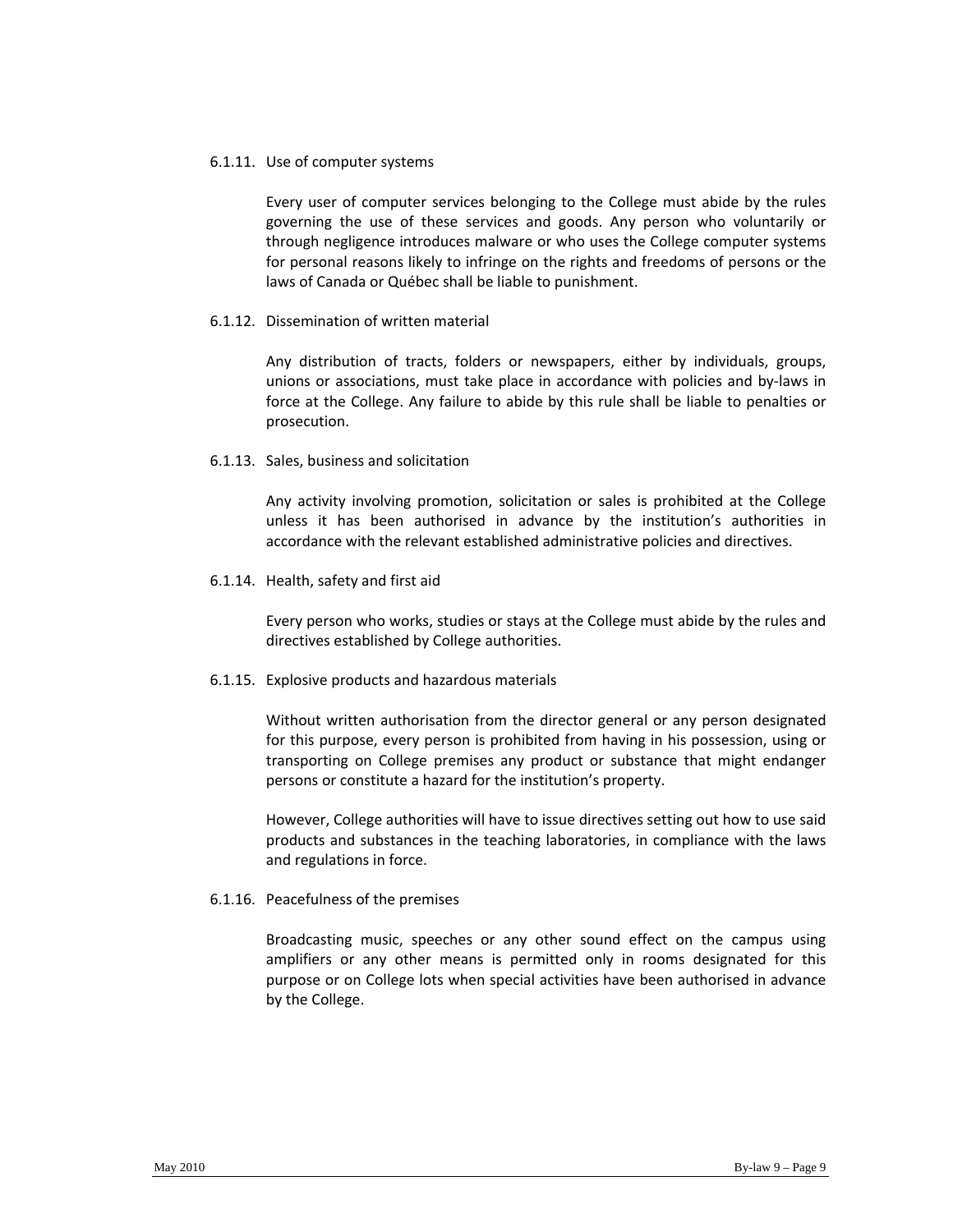#### 6.1.17. Social, sport and cultural activities

Any social, cultural or sport activity must be approved in advance by College authorities and must be prepared and take place in accordance with the conditions established by the College.

#### 6.2. Elements concerning persons

# 6.2.1. Acts of a criminal nature

In accordance with the general provisions already stipulated in Clause 5.2 of this by‐ law, every person who commits and act of a criminal nature is liable to serious penalties. Examples of such acts notably include:

#### 6.2.1.1. Bearing weapons

It is strictly prohibited to store or have in one's possession a weapon or weapons of any nature whatsoever, whether real or imitation, except in cases where the persons hold a permit to carry a weapon and they are on duty.

This same exception applies to persons who are required, by the authorities in place, to participate in a training activity that would require them to have in their possession and handle such real or imitation weapons with the authorisation from the department involved.

#### 6.2.1.2. Use, possession and sale of drugs

Notwithstanding the penalties provided in the criminal code, any possession, consumption, distribution or sale of drugs (narcotics, drugs, hallucinogens, various psychotropic substances, etc.) as well as any act fostering the manufacture, consumption or sale of these drugs are prohibited. Every person who contravenes this rule or who is present at the College under the influence of a prohibited drug is liable to penalties up to and including suspension.

### 6.2.1.3. Harassment and acts of gross indecency

The College will not tolerate in any way any form of sexual harassment or any act of gross indecency. It will ensure that any students or staff members who believe they are victims of such acts can submit a complaint in accordance with the *Policy regarding prevention and intervention with respect to harassment and violence in the workplace*.

Every person who believes he is a victim of harassment other than sexual harassment or of violence can also submit a complaint in accordance with the *Policy regarding prevention and intervention with respect to harassment and violence in the workplace*.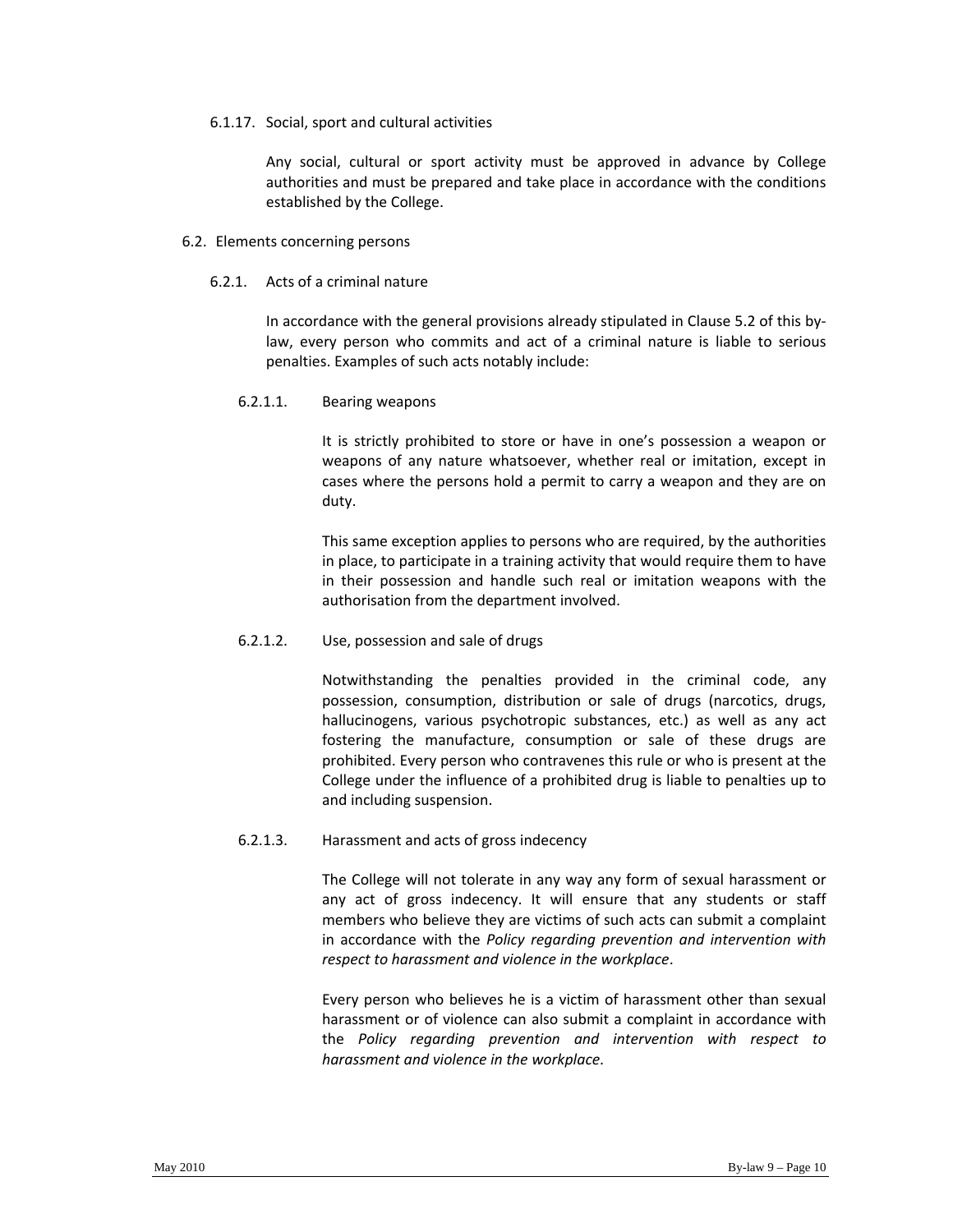# 6.2.1.4. Use of false documents

Every person found guilty of identity fraud or forgery is liable to penalties up to and including expulsion from the College.

#### 6.2.2. Acts of a behavioural nature

In accordance with the general provisions already stipulated in this by‐law, every person who adopts or encourages behaviour prohibited by law of by a College by‐ law is liable to penalties. Examples of such acts notably include:

# 6.2.2.1. Alcoholic beverages

Any service, consumption or sale of alcoholic beverages must comply with the provisions of existing acts and regulations and cannot take place without first obtaining a permit from the Régie des courses et des jeux du Québec.

In addition, it is important to point out that it is prohibited to consume alcohol abusively on College premises or to be at the College while intoxicated; anyone doing so may be expelled immediately. As for the College residences, refer to the residence by‐law, commonly known as the *Building rules*.

It is understood that no minor persons may drink alcoholic beverages at the College.

# 6.2.2.2. Use of tobacco

In compliance with *Tobacco Act* (R.S.Q. chapter T‐0.01), smoking is prohibited in all inside areas at the College as well as within a nine‐metre radius of any door providing access to the College, subject to the fine stipulated by the Act or a penalty stipulated in this by‐law. As for the College residences, refer to the residence by‐law, commonly known as the *Building rules*.

# 6.2.2.3. Consumption of food

For equipment‐related hygiene and safety reasons as well as out of respect for the environment, it is prohibited to eat or drink in any premises where it is forbidden to do so, as posted. As for eating in classrooms, it is up to individual teachers to determine their own rules.

# 6.2.2.4. Posting and graffiti

Any posting at the College must be done in accordance with the applicable principles and rules set out in the Cégep de la Gaspésie et des Îles *Posting‐ related communication policy*.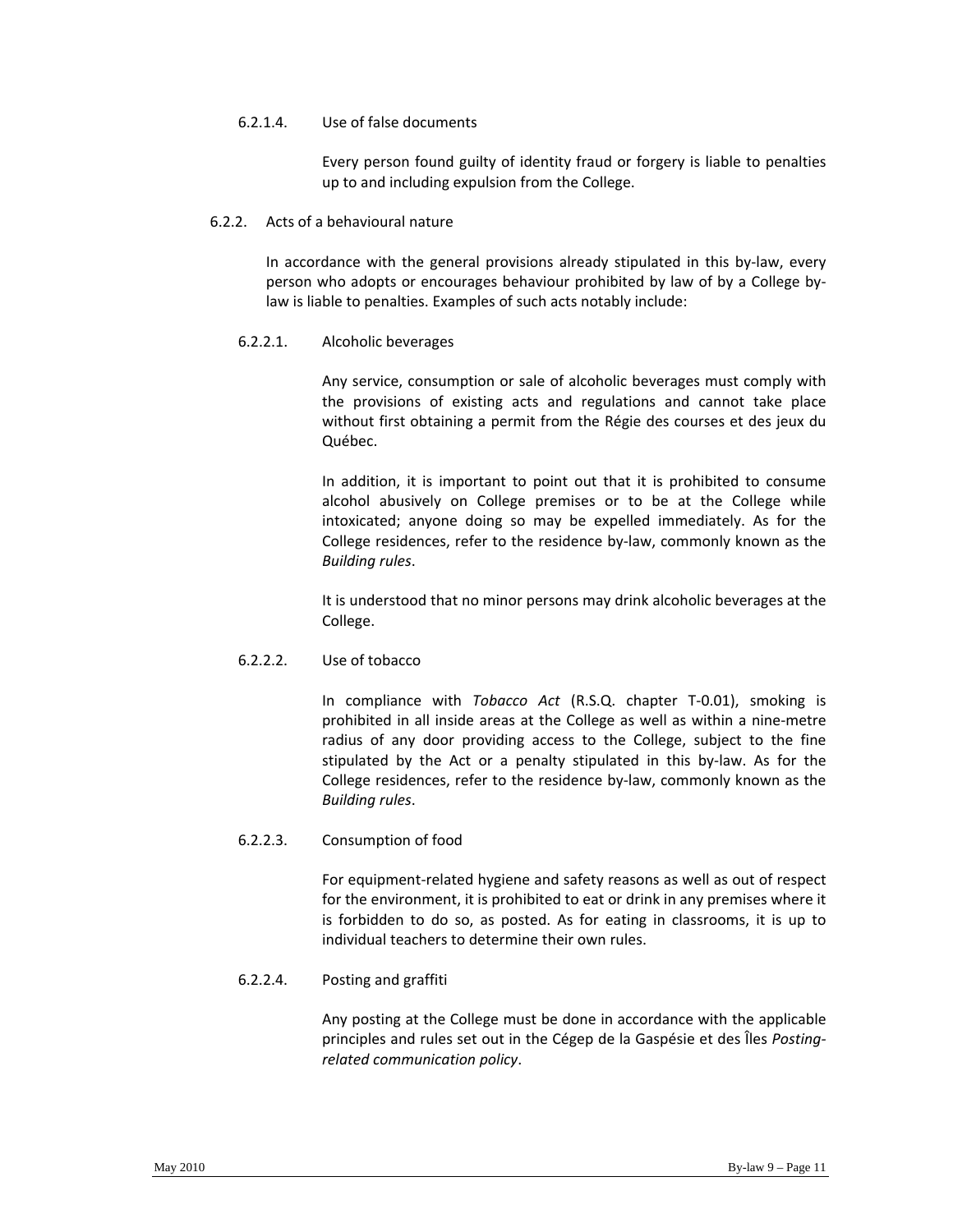In addition, it is prohibited to write or paint graffiti or draw on College walls and property.

# 6.2.2.5. Discrimination

Every person has the right to the safeguard of his dignity, honour and reputation. Any form of discrimination manifested in speech, writing or acts of a contemptuous or a degrading nature towards a person or group of persons because of their sex, age, colour, ethnic or national origin, religion, language or sexual orientation is formally prohibited. Consequently, in accordance with Sections 10 and 10.1 of the *Québec Charter of human rights and freedoms*, no one may exercise or encourage discrimination of any form whatsoever within College premises or during College-related activities.

# 6.2.2.6. Games of chance

Bets and games of a pyramidal or chance nature involving sums of money are prohibited in all their forms, unless the organisers of these activities have obtained prior authorisation from the College authorities and a permit from the Régie des alcools, des courses et des jeux du Québec.

# 6.2.2.7. Dress code

While on College premises, every person must dress in a manner in accordance with decency and good morals and which is appropriate at a teaching institution.

In addition, to ensure hygiene, health and safety in certain rooms, notably in rooms used for sports, in laboratories and in shops, certain specific clothing and accessories must be worn.

Staff members in charge of these activities and rooms are responsible for ensuring that these rules are applied.

#### 6.2.2.8. Use of electronic devises

The use of cell phones and other related electronic devices is formally prohibited in classes, in shops and laboratories, unless expressly authorised by the teaching staff.

# 6.2.2.9. Adequate use of College material

The use of College property and services for personal reasons is prohibited without written authorisation from authorities.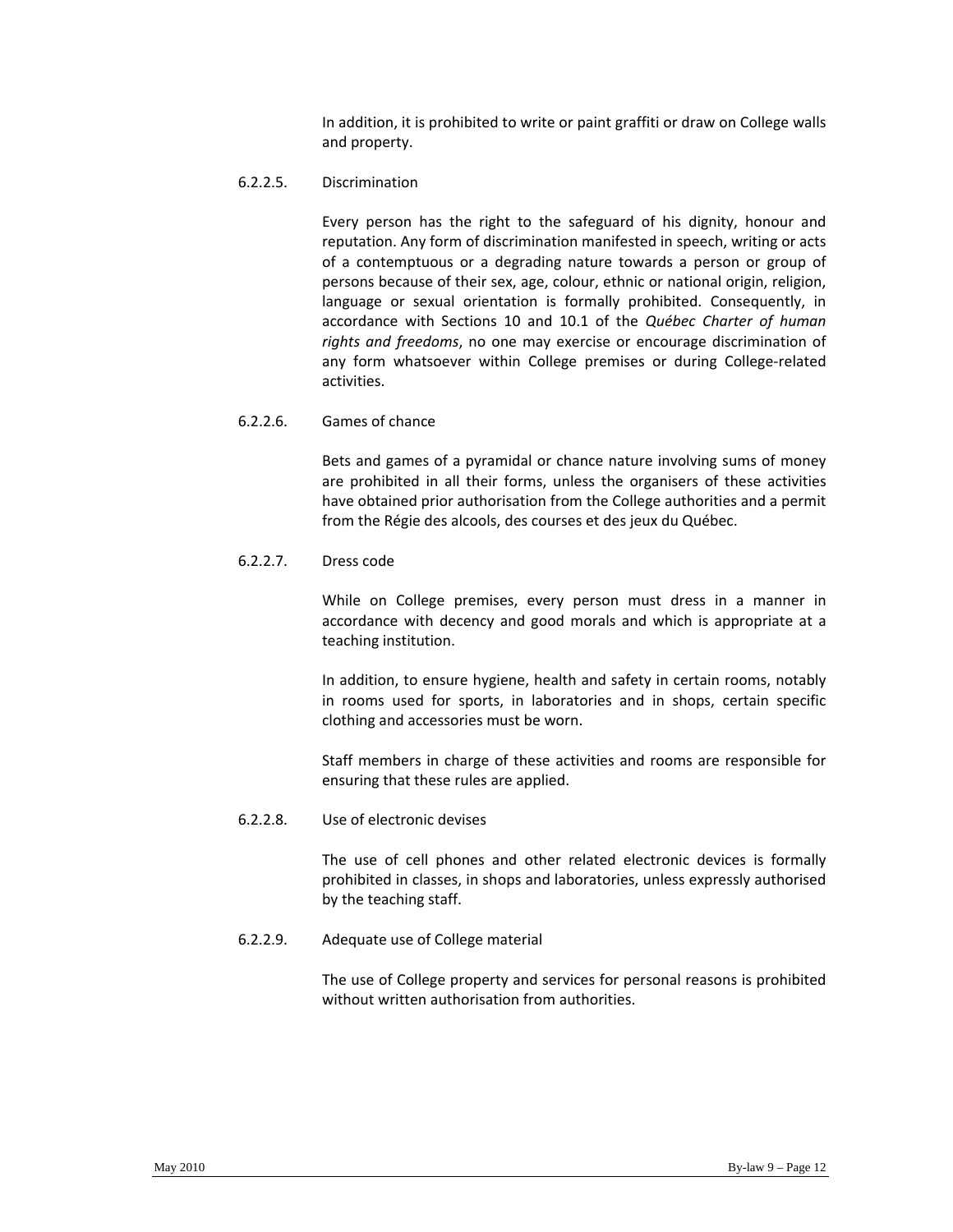6.3. Elements concerning pedagogical and student life

In a learning context, the College must ensure that pedagogical activities proceed smoothly. It must enable all students attending the institution to receive the teaching to which they are entitled in an atmosphere of openness and respect that fosters the personal development and educational success.

The College must inform students of all policies, procedures or directives and any by-law regarding all study‐ and living‐related conditions at College and the consequences of their failure to abide by them together with existing recourse. This information can be consulted on the College website.

Students are required to adopt respectful behaviour in their dealings with teaching staff, fellow students, College staff and security guards. They must abide by the rules established by the department in which they are enrolled as well as the directives and procedures established by the various College departments.

#### 6.3.1. Complaints

# 6.3.1.1. Complaints concerning harassment and violence

For complaints concerning harassment and violence, refer to the *Policy regarding prevention and intervention with respect to harassment and violence in the workplace*. Persons who believe they have suffered harassment or violence can make a complaint to the relevant administrative authority:

- ‐ Campus or continuing education management when the complaint concerns a staff member or a student; or
- ‐ Administration department management when the complaint concerns senior management staff.

#### 6.3.1.2. Complaints of an academic nature

For complaints of a pedagogical nature, refer to the *Institutional policy and the evaluation of student achievement* (IPESA).

Students who wish to file a complaint regarding a fellow student, teacher or other employee must first, as far as possible, present the complaint clearly and calmly to the person concerned. This meeting must proceed in mutual respect and a shared desire to settle and resolve the conflict.

In specific cases where a student maintains a complaint following the meeting or meetings with the person concerned or in cases where the student cannot meet the person concerned given the seriousness of the alleged act, the student can then discuss his concerns with the department coordinator or his designated substitute or if the case involves continuing education, with the academic advisor. This person can then help the complainant find a solution to his problem. Should it prove impossible to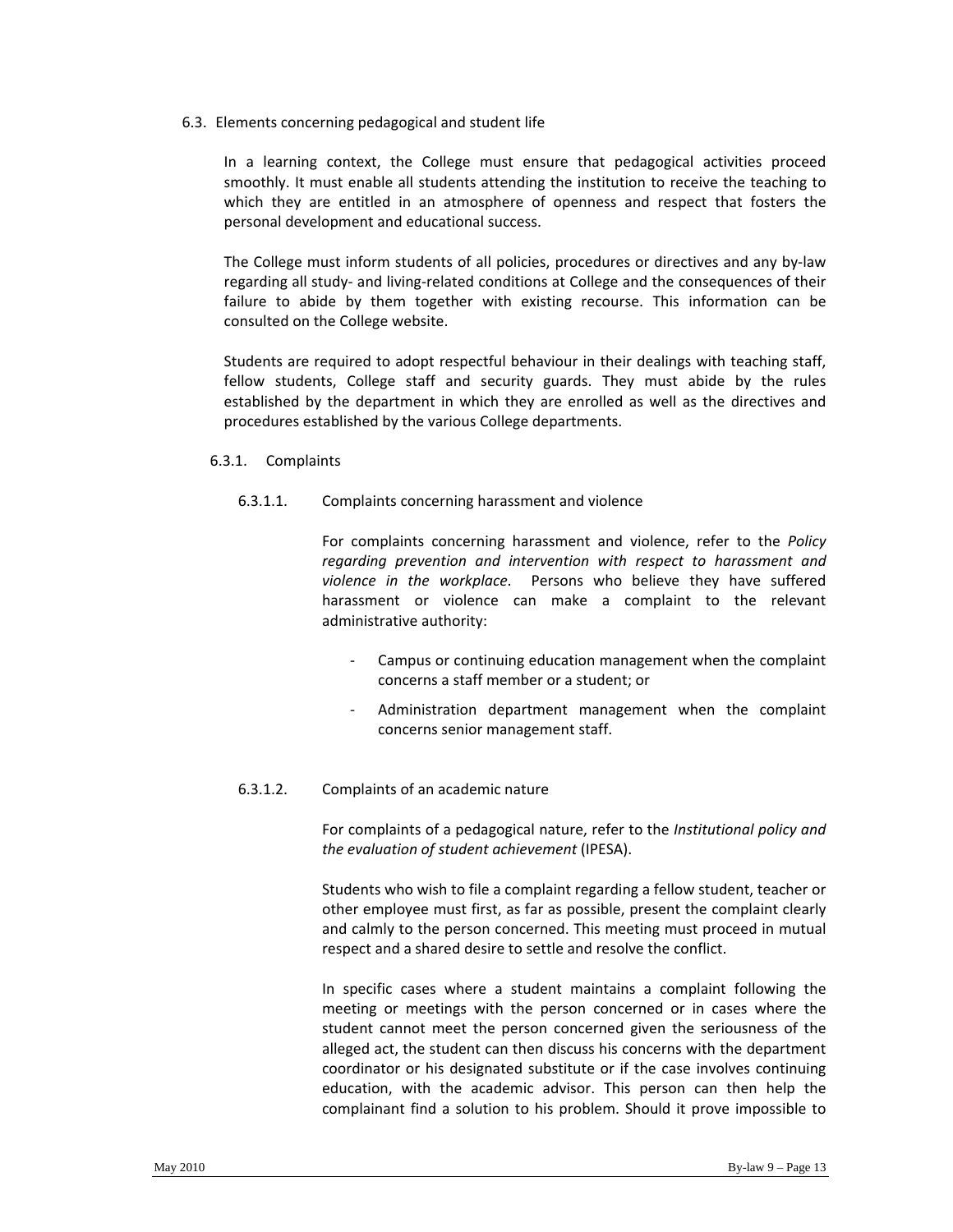find a satisfactory solution, the problem can then be submitted to the attention of the campus or the continuing education director who shall then ensure follow‐up of the case. If the student disagrees with the proposed solution, he can submit an appeal to the academic dean.

Throughout this process, the student or person can be accompanied by a union representative or colleague (students can be accompanied by a student association representative or any other person of his choice).

In general, students who are still dissatisfied with the treatment of their complaint can send their complaint to the ombudsman who shall see to forwarding the file to the proper bodies.

#### 6.3.2. Respect of premises and equipment

In order to foster the maintenance of a harmonious climate at the College, it is important that every person, throughout the premises, adopt behaviour that encourages learning and abide by the rules enacted both by the teachers and the staff responsible for implementing certain teaching activities; in addition, every person agrees to respect the educational activity schedule and the scheduled break time between teaching periods.

It is in this same spirit of respect and cooperation that should be the hallmark of pedagogical and student life at the College that we must remember:

- $\mathbf{\hat{P}}$  That every person who wishes to have access to the library must abide by the rules of silence, except in work rooms designated for this purpose. Persons visiting the library must also protect and leave intact all the material present there as well as the encyclopaedias, magazines, volumes, CDs, etc. available to them;
- $\div$  That in the laboratories and shops, every person must abide by the safety rules, notably those concerning the dress code (Clause 6.2.2.7), and engage exclusively in the activities appearing on the syllabus for the laboratory or shop;
- ◆ That the computers are made available to persons working on schoolrelated or pedagogical assignments connected to their courses or their work duties;
- $\div$  That persons present at internship sites must abide by department policies pertaining to internships as well as the rules established by teaching staff and internship hosts; and
- \* That every person with College affiliation who is off the premises for student or employment activities represents the College and must adopt behaviour consistent with this role.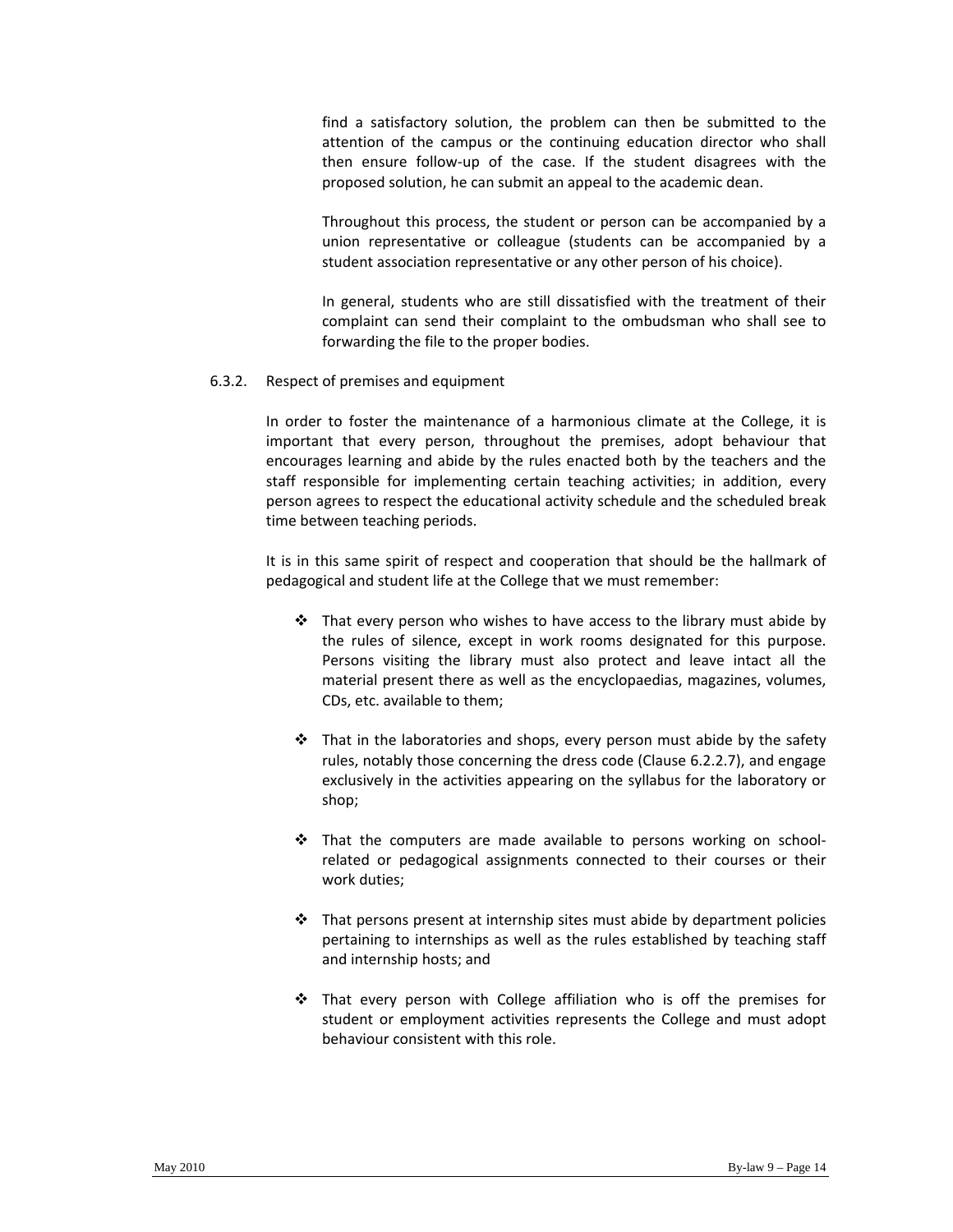#### 6.3.3. Outside activities

Students or staff members who represent the College at pedagogical, cultural, sport or promotional activities taking place outside the institution must adopt attitudes and behaviour that are consistent with their role as a representative of the College.

#### 6.3.4. Respect of copyrights

Every person who wishes to use in any way at the College a work protected by copyright must do so in accordance with the agreement on the management and declaration of copyrights entered into by the Fédération des Cégeps and COPIBEC as well as with existing legislation, the agreements signed by the College and the administrative guidelines it has issued.

#### 6.3.5. Unusual activities

Authorisation from the academic dean is required to organise any event likely to affect the normal conduct of College activities.

#### 6.3.6. Welcome and integration activities

All initiation activities are prohibited at the College. This being said, activities to welcome new students and staff and help them integrate College life are encouraged. Any welcome and integration activity must be authorised in advance by the campus director or his agent and must take place in accordance with any conditions they may determine.

To be authorised, any welcome and integration activity must meet the following objectives and criteria:

- a) The welcome and integration activity must seek to attain at least one of the following objectives: become better acquainted with individuals (staff and students), become better acquainted with College premises and resources;
- b) The welcome and integration activity must comply with Cégep by‐laws and policies, maintain the integrity of College property and respect human rights and freedoms, notably the right of every person to abstain from participating in such activities;
- c) The welcome and integration activity must respect the normal conduct of educational activities; and
- d) The welcome and integration activity must not, in any way, incite or encourage the commission of acts that are counter to personal and public health and safety, good morals, or existing legislation.

# 6.3.7. Lockers

Every student who has the use of a locker agrees to empty it of his personal belongings within ten days of giving notice of his departure, or within ten days of term's end as established by the academic calendar. After this deadline, all personal belongings will be collected and stored at the College for no more than one month and it will cost \$10 to recover them.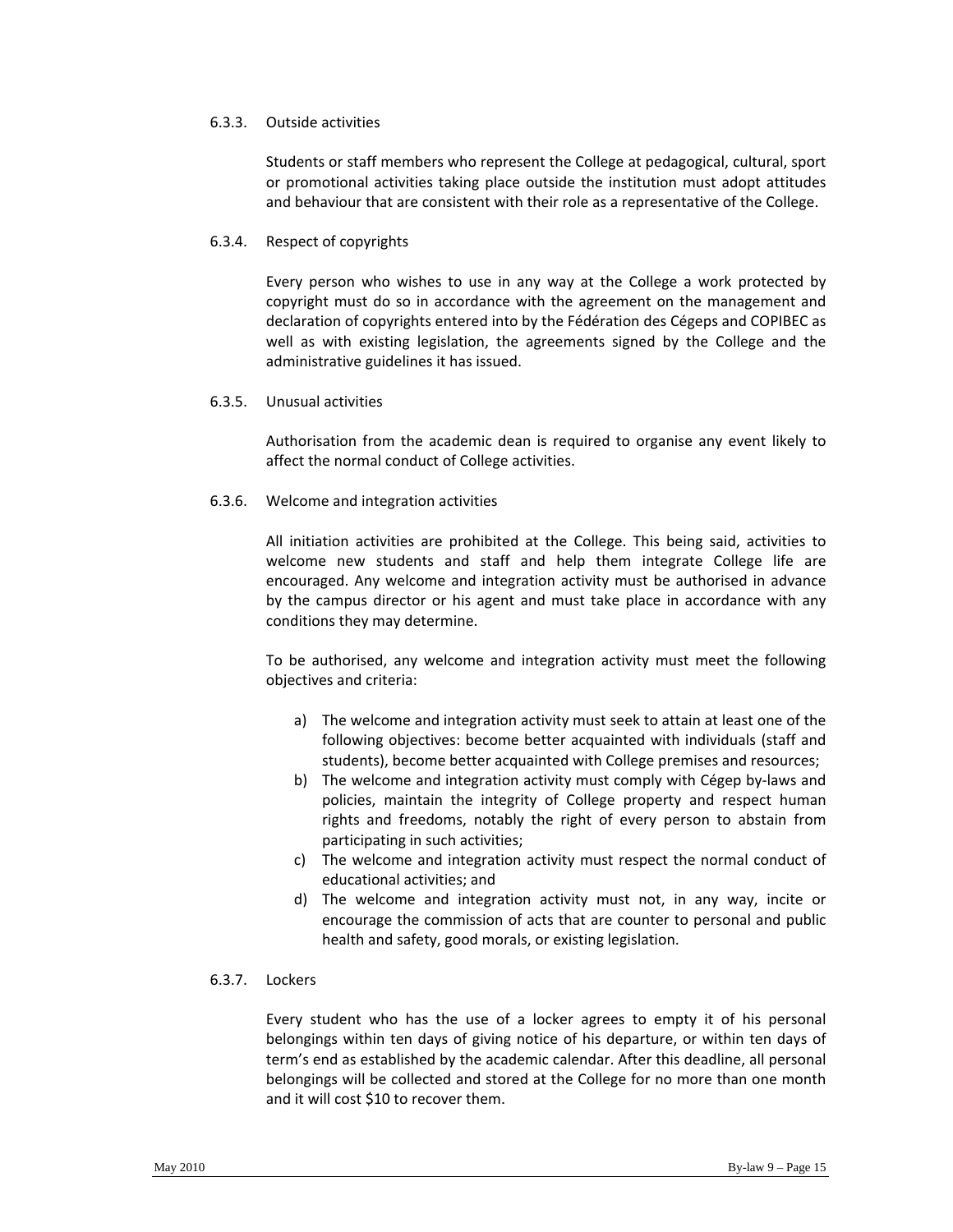At the end of this one‐month maximum storage period, the College shall dispose of unclaimed items as it sees fit.

#### 6.3.8. Information

The College must inform the student of the breakdown and use of fees charged pursuant to Section 24 of the *General and Vocational Colleges Act*.

The student is responsible for attending and participating in meetings and assemblies to which he is summoned.

The student is responsible for becoming familiar with information made available to him.

#### **CLAUSE 7 PENALTIES**

Every person who contravenes a provision of this by-law is liable to a penalty. Penalties include a written reprimand added to a personal file, suspension for a determined period, dismissal and termination of employment. Immediate expulsion from the premises must be considered an exceptional, bridging measure, the goal being to restore order. The penalty levied shall be determined by taking into account the severity of the misconduct, whether it is a first offence and the number of offences committed by the same person.

However, in situations involving staff members, the penalties stipulated in this by-law must be applied in accordance with the relevant rules set out in the collective work agreements in force at the College as well as with the *Senior staff management policy*.

#### **CLAUSE 8 PENALTY MANAGEMENT**

8.1. Expulsion from the premises

In general, any senior staff or any other person who takes on responsibility for the conduct of any activity or any person who acts as guard or monitor can immediately expel from the premises any person who contravenes this by-law or causes the College, its members, staff or students prejudice that by its nature or severity calls for immediate action.

8.2. College employees who contravene this by-law are liable to receive:

#### 8.2.1. A written warning

In general and in accordance with collective agreements, any senior staff member can send a written reprimand to a person working under his authority who contravenes the provisions of this by‐law.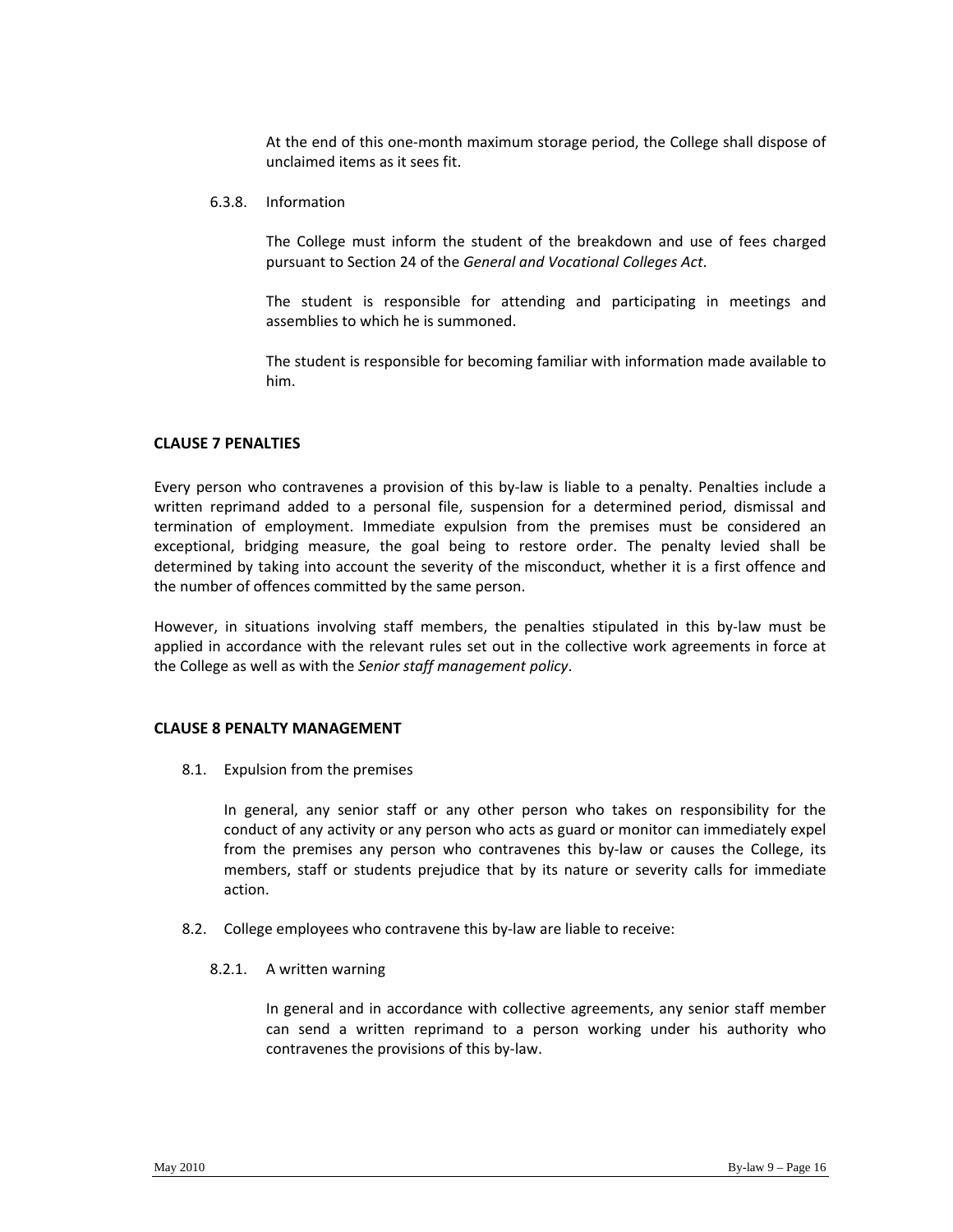#### 8.2.2. A disciplinary measure

Following analysis of the case and in compliance with the institution's policies and by-laws as well as with the collective agreements in force at the College, the human resources manager – in collaboration with the immediate superior involved – can impose disciplinary measures against an employee who contravenes this by‐law, up to and including dismissal.

- 8.3. Responsibility of teachers regarding students who contravene this by‐law in class
	- 8.3.1. The teacher or person in charge of the laboratory or shop first verbally notifies the student who contravenes a provision of this by‐law to ensure the safety of persons and maintain a climate conducive to learning.
	- 8.3.2. As stipulated in Clause 8.1 of this by‐law, the teacher or person in charge of the laboratory or shop can immediately expel from the premises any person who contravenes this by‐law or causes the College, its members, staff or students prejudice that by its nature or severity calls for immediate action. In this case, the campus or continuing education director must immediately be informed of the file and the student is liable to the penalties stipulated in Clause 8.4.
	- 8.3.3. In general, after two verbal warnings, if the student continues to contravene a clause of this by‐law, the teacher or person in charge of the laboratory or shop can then ask the student to withdraw from the class, laboratory or shop. The teacher or person in charge of the laboratory or shop then informs the department coordinator or the continuing education academic advisor of the situation and, if necessary, the campus or continuing education director.
	- 8.3.4. Thereafter, before the student has rejoined his activity, the teacher or person in charge of the laboratory or shop shall meet the student to clarify the provisions of this by-law and to make sure the student accepts to abide by them. Each party can be accompanied at this meeting by a witness (department coordinator, union or student representative, colleague). Following this meeting, if the student accepts to abide by this by‐law, he can rejoin his class, laboratory or shop. If not, the file shall be forwarded to the campus or continuing education director who will see to applying Clause 8.4.
	- 8.3.5. The teacher or person in charge of the laboratory or shop who, after this review of the by‐law, has to again warn the same student about an issue of the same nature shall ask the latter to leave the class, laboratory or shop. The teacher or person in charge of the laboratory or shops shall then inform the department coordinator of the situation and the file shall be forwarded to the campus or continuing education director who will see to applying Clause 8.4 of this by‐law.
- 8.4. Students who contravene any of the provisions stipulated in this by-law are liable to the measures set out hereunder.

Note: When a student is called to a meeting at which a penalty stipulated in clauses 8.4.1, 8.4.2, 8.4.3 and 8.4.4 may be levied, management is required to notify the student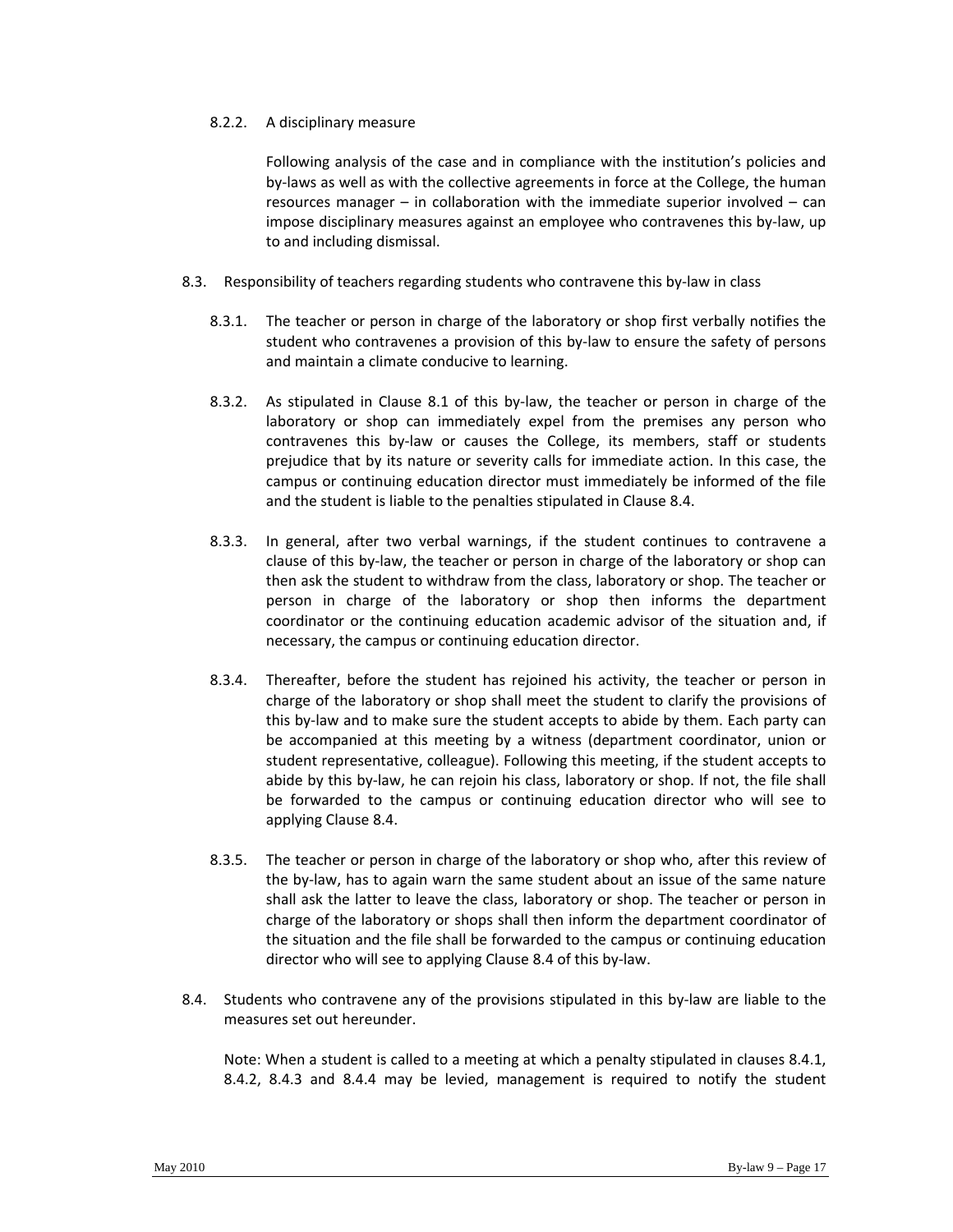involved that he can be accompanied by a member of the student association or any other person throughout the proceedings.

- 8.4.1. A verbal warning is given by a senior staff member in charge;
- 8.4.2. A written reprimand is issued by a senior staff member in charge, together with clearly served agreements;
- 8.4.3. Immediate and temporary suspension of from two (2) to five (5) consecutive working days to permit an investigation, with said suspension being levied by a senior staff member in charge;
- 8.4.4. Based on the outcome of said investigation and depending on the seriousness of the misconduct:

a) An additional period of suspension of from five (5) to ten (10) consecutive working days may be levied by the academic dean, the continuing education department director or the campus director;

b) Exclusion from one or more courses, for the entire term, may be levied by the academic dean or the continuing education department director;

c) Exclusion from an activity or project, for the entire term or block of courses, may be levied by the academic dean or the continuing education department director;

d) Suspension from the program of study, for the entire term, may be levied by the academic dean or the continuing education department director;

e) Exclusion from the program of study may be levied by the academic dean or the continuing education department director.

f) Suspension for a period of more than ten (10) working days may be levied by the director general;

g) Permanent expulsion from the College may be levied by the College director general;

h) The complaints shall be entered into the student's file and kept by the College.

#### **CLAUSE 9 RECOURSE**

When applying this by-law, every person against whom the College levies a penalty has the right to be informed of the following recourse mechanisms.

9.1. Recourse mechanisms when a penalty is levied against a College employee

When a penalty is levied against a College employee, the recourse mechanisms are those set out in the collective agreement of the union to which the employee in question belongs or those set out in the *Senior staff management policy*.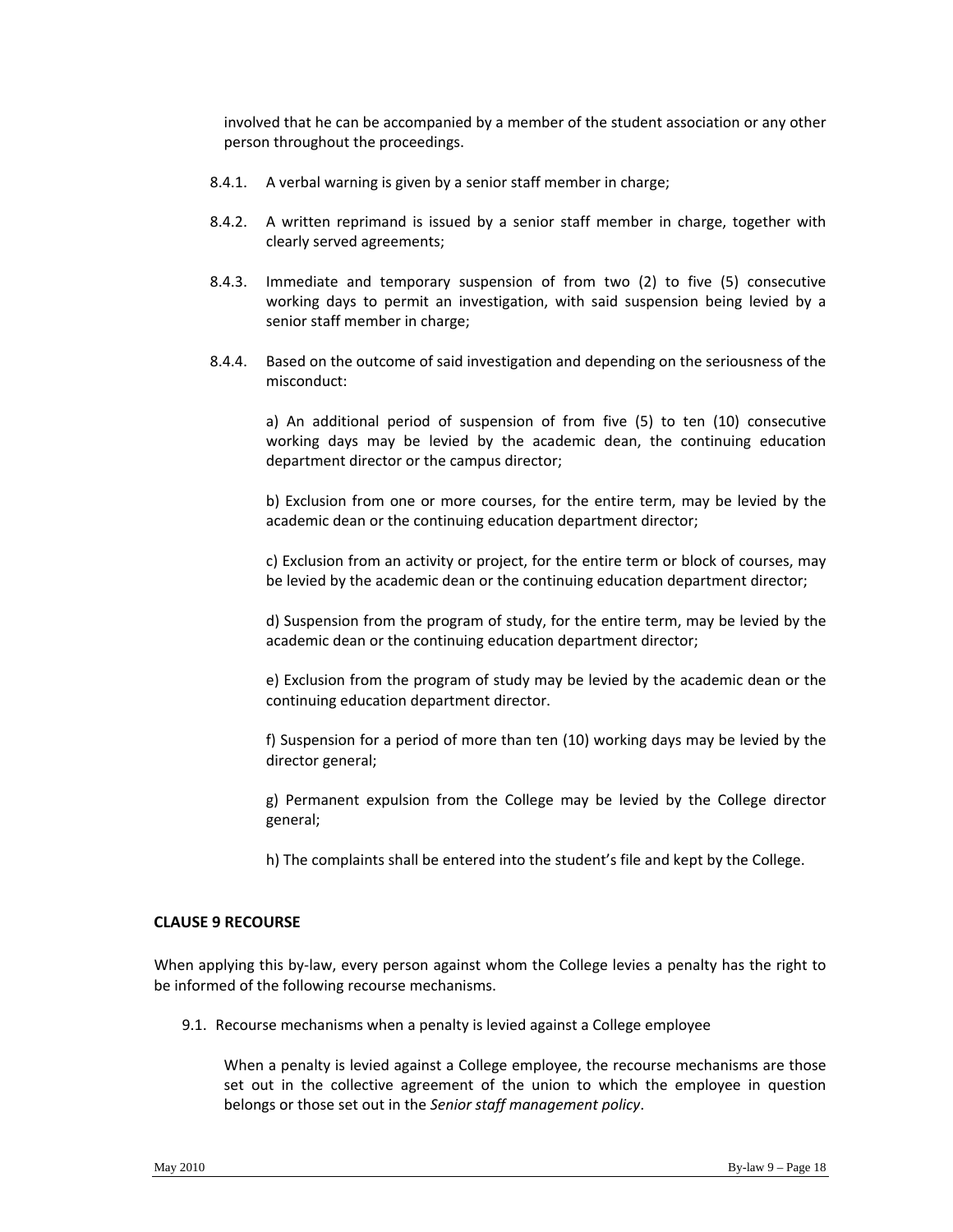- 9.2. Recourse mechanisms when a penalty is levied against a student
	- 9.2.1. When any of the penalties stipulated in paragraphs a) to e) of Clause 8.4.4 of this by-law is levied against a student, said student can appeal to the director general. To do so, said student must submit the request in writing within 10 working days and indicate the reasons for appealing the levied penalty.

If the student's reasons are deemed valid, the student – accompanied by a student association representative or any other person of his choice – can meet with the director general to argue his point of view.

The director general shall come to a decision as quickly as possible. This decision is final and without appeal. In the absence of the director general, the academic dean shall be responsible for making the decision.

9.2.2. When a student is levied a penalty provided for in paragraph f) or g) of Clause 8.4.4, he can appeal the College's decision before a recourse committee that shall be composed of three people appointed annually by the board of governors. These three people are chosen from amongst the members of the board of governors, staff members and current students sitting on the board may not be members of the recourse committee.

The student contesting said penalty and who wishes to use his right to recourse must send a request in writing to the recourse committee within five (5) working days of receiving the penalty; in this letter, he must set out the main elements he intends to invoke. In the meantime, the penalty levied by the College shall be maintained until a final decision is made by the recourse committee.

Within five (5) working days of receiving the student's request, the secretary general or another College representative shall call the student to an audition with the members of the recourse committee. This call is sent to the student association at the same time.

During this audition, the student in question shall be invited to present his version of the facts. If he so wishes, he can also be accompanied by a witness who can help him describe the events that occurred, as well as by a person representing the student association. As for the College, it can ask to have other witnesses heard if it so wishes.

Within five (5) working days after the audition, the recourse committee shall present its decision and transmit it to the student in question. This decision is final and without appeal.

#### **CLAUSE 10 APPLICATION OF THIS BY‐LAW**

The director general is responsible for applying this by-law and the board of governors delegates to him the authority to take any action needed to ensure compliance. He can be assisted by any person